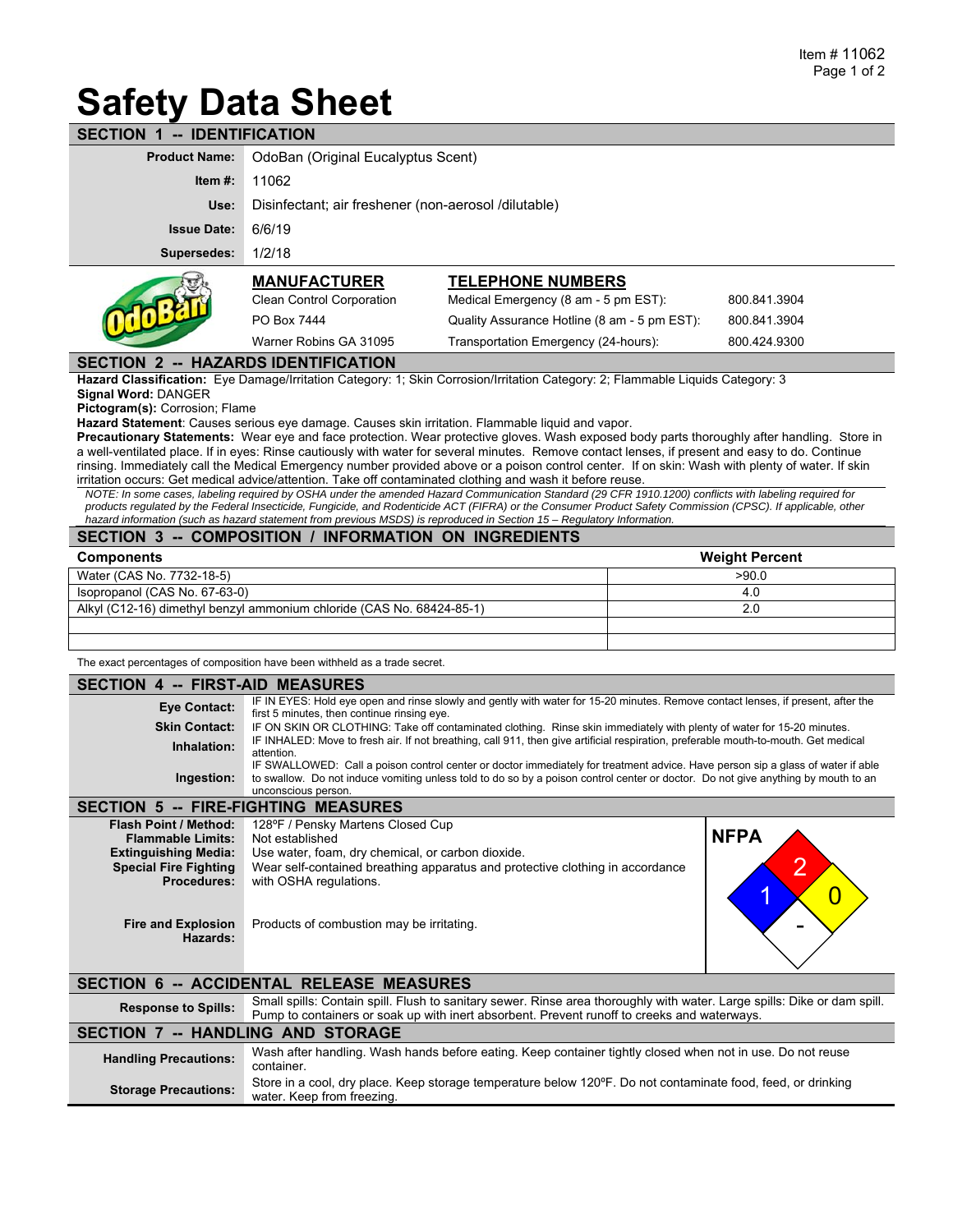|                                             |                                                                                                                               | SECTION 8 -- EXPOSURE CONTROLS / PERSONAL PROTECTION                                                                                                             |  |  |  |  |
|---------------------------------------------|-------------------------------------------------------------------------------------------------------------------------------|------------------------------------------------------------------------------------------------------------------------------------------------------------------|--|--|--|--|
|                                             | <b>Exposure Limits:</b>                                                                                                       | <b>OSHA PEL</b><br>Component<br><b>ACGIH TLV</b><br><b>NIOSH REL</b>                                                                                             |  |  |  |  |
|                                             |                                                                                                                               |                                                                                                                                                                  |  |  |  |  |
|                                             |                                                                                                                               | Alkyl (C12-16) dimethyl benzyl ammonium chloride (CAS No. 68424-85-1)  None  None  None                                                                          |  |  |  |  |
|                                             | <b>Hygienic Practices:</b>                                                                                                    | Normal procedures for good hygiene. Avoid eye and skin contact.                                                                                                  |  |  |  |  |
|                                             | <b>Engineering Controls:</b>                                                                                                  | General ventilation recommended for large jobs. Eyewash station is recommended.                                                                                  |  |  |  |  |
|                                             |                                                                                                                               |                                                                                                                                                                  |  |  |  |  |
|                                             |                                                                                                                               | Occupational settings (defined by 29CFR1910 - Subpart A) require compliance with 29CFR1910 - Subpart I.                                                          |  |  |  |  |
|                                             | <b>Personal Protective</b><br>Equipment:                                                                                      | Respirator  NIOSH approved organic vapor type (not normally required)                                                                                            |  |  |  |  |
|                                             |                                                                                                                               | Goggles/Face Shield  Recommended, as required, to prevent eye contact.                                                                                           |  |  |  |  |
|                                             |                                                                                                                               | Gloves Recommended, as required, to prevent skin contact (rubber or Neoprene).                                                                                   |  |  |  |  |
|                                             |                                                                                                                               | SECTION 9 -- PHYSICAL AND CHEMICAL PROPERTIES                                                                                                                    |  |  |  |  |
|                                             |                                                                                                                               |                                                                                                                                                                  |  |  |  |  |
|                                             |                                                                                                                               |                                                                                                                                                                  |  |  |  |  |
|                                             |                                                                                                                               |                                                                                                                                                                  |  |  |  |  |
|                                             |                                                                                                                               |                                                                                                                                                                  |  |  |  |  |
|                                             |                                                                                                                               | VOC Content (% Wt.)4.22% (0.351 lbs/gallon)                                                                                                                      |  |  |  |  |
|                                             |                                                                                                                               | SECTION 10 -- STABILITY AND REACTIVITY                                                                                                                           |  |  |  |  |
|                                             | <b>Chemical Stability:</b><br><b>Conditions to Avoid:</b>                                                                     | Stable                                                                                                                                                           |  |  |  |  |
|                                             | Incompatibility:                                                                                                              | Avoid contact with strong acids<br>Strong acids and strong oxidizing agents.                                                                                     |  |  |  |  |
|                                             | <b>Hazardous</b>                                                                                                              |                                                                                                                                                                  |  |  |  |  |
|                                             | <b>Decomposition:</b>                                                                                                         | Amines, oxides of carbon and nitrogen, and other organic materials.                                                                                              |  |  |  |  |
|                                             | <b>Polymerization:</b>                                                                                                        | Hazardous polymerization will not occur.                                                                                                                         |  |  |  |  |
|                                             | <b>Conditions to Avoid:</b>                                                                                                   | Not applicable                                                                                                                                                   |  |  |  |  |
|                                             |                                                                                                                               | SECTION 11 -- TOXICOLOGICAL INFORMATION                                                                                                                          |  |  |  |  |
| X                                           |                                                                                                                               | THIS PRODUCT CONTAINS A KNOWN OR SUSPECTED CARCINOGEN<br>THIS PRODUCT DOES NOT CONTAIN ANY KNOWN OR ANTICIPATED CARCINOGENS ACCORDING TO THE CRITERIA OF THE NTP |  |  |  |  |
|                                             |                                                                                                                               | ANNUAL REPORT ON CARCINOGENS AND OSHA 29 CFR 1910.1000, Subpart Z.                                                                                               |  |  |  |  |
|                                             |                                                                                                                               | Acute: High concentrations can cause irritation of the eyes and respiratory system. Ingestion of large quantities can                                            |  |  |  |  |
|                                             | <b>Other Effects:</b>                                                                                                         | cause burning pain in the mouth, throat, abdomen; and swelling of larynx, affecting ability to breathe.                                                          |  |  |  |  |
|                                             |                                                                                                                               | <b>Chronic:</b> Prolonged or repeated overexposure may result in skin irritation.                                                                                |  |  |  |  |
|                                             |                                                                                                                               | <b>SECTION 12 -- ECOLOGICAL INFORMATION</b>                                                                                                                      |  |  |  |  |
|                                             | Biodegradability:<br>BOD <sub>5</sub> / COD Value:                                                                            | Considered biodegradable                                                                                                                                         |  |  |  |  |
|                                             |                                                                                                                               | <b>SECTION 13 -- DISPOSAL CONSIDERATIONS</b>                                                                                                                     |  |  |  |  |
|                                             | <b>Waste Disposal</b>                                                                                                         |                                                                                                                                                                  |  |  |  |  |
|                                             | Method:                                                                                                                       | Dispose of in accordance with local, state, and federal regulations.                                                                                             |  |  |  |  |
|                                             | <b>RCRA Classification:</b>                                                                                                   | Non-hazardous                                                                                                                                                    |  |  |  |  |
|                                             |                                                                                                                               | SECTION 14 -- TRANSPORT INFORMATION                                                                                                                              |  |  |  |  |
|                                             | <b>DOT Classification:</b>                                                                                                    | Non-Regulated                                                                                                                                                    |  |  |  |  |
|                                             | <b>Exceptions:</b><br>Description:                                                                                            | 49CFR173.120 (a) (5) - Flammable Liquid Definition<br>Not applicable                                                                                             |  |  |  |  |
| <b>SECTION 15 -- REGULATORY INFORMATION</b> |                                                                                                                               |                                                                                                                                                                  |  |  |  |  |
| х                                           | <b>EPA Registered:</b>                                                                                                        | EPA Reg. No. 66243-2                                                                                                                                             |  |  |  |  |
| X                                           | <b>TSCA:</b>                                                                                                                  | Inert ingredients have been listed.                                                                                                                              |  |  |  |  |
|                                             | <b>CERCLA:</b>                                                                                                                |                                                                                                                                                                  |  |  |  |  |
|                                             | SARA 302/304:                                                                                                                 |                                                                                                                                                                  |  |  |  |  |
| X                                           | <b>SARA 311/312:</b><br><b>SARA 313:</b>                                                                                      | Immediate (Acute) Health Hazard, Fire Hazard                                                                                                                     |  |  |  |  |
| X                                           | <b>HACCP:</b>                                                                                                                 | Formula complies with USDA quidelines for nonprocessing areas and nonfood contact surfaces.                                                                      |  |  |  |  |
|                                             | <b>WHMIS Class:</b>                                                                                                           |                                                                                                                                                                  |  |  |  |  |
|                                             | <b>EPA/FIFRA</b>                                                                                                              | DANGER: Causes irreversible eye damage. Do not get in eyes or on clothing. Wear protective eyewear (goggles, face                                                |  |  |  |  |
|                                             | shield, or safety glasses). Avoid contact with skin. Wash thoroughly with soap and water after handling. Remove<br>Labelling: |                                                                                                                                                                  |  |  |  |  |
|                                             | contaminated clothing and wash clothing before reuse.                                                                         |                                                                                                                                                                  |  |  |  |  |
| <b>SECTION 16 -- OTHER INFORMATION</b>      |                                                                                                                               |                                                                                                                                                                  |  |  |  |  |
|                                             | ID:                                                                                                                           | F110-109 / 510574                                                                                                                                                |  |  |  |  |
|                                             | <b>Issue Date (Rev):</b>                                                                                                      | 6/6/19                                                                                                                                                           |  |  |  |  |
|                                             | <b>Revision Summary:</b>                                                                                                      | Revised Section(s): 1, 2, 9, and 16                                                                                                                              |  |  |  |  |

The information provided herein is based on data considered accurate. However, it is furnished WITHOUT WARRANTY OF ANY KIND, EXPRESS OR IMPLIED. It is intended to assist in evaluating the suitability and proper use of the material and in the development of safety precautions and procedures. The user assumes all responsibility for personal injury or property damage caused by the misuse of this product.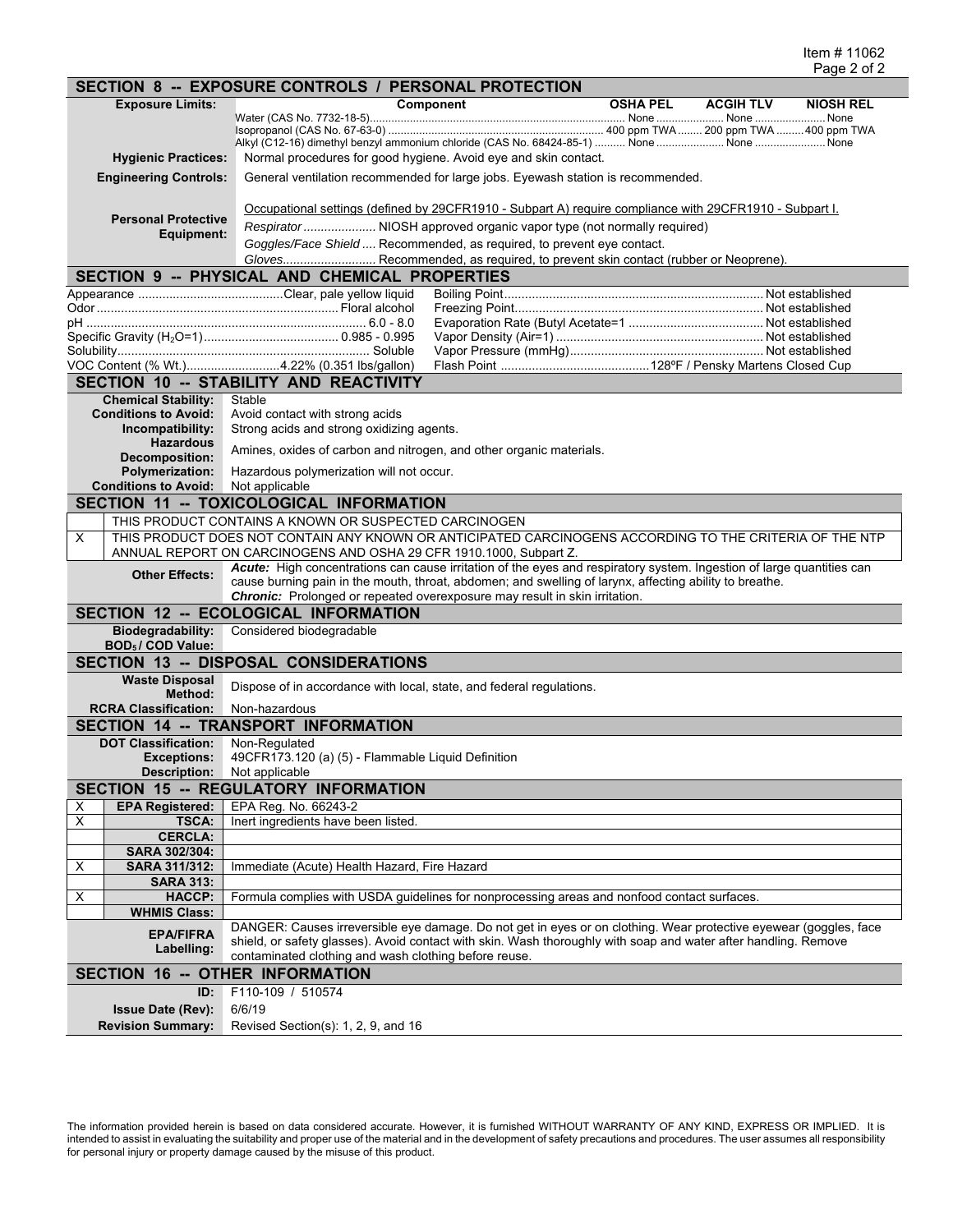## **SECCION 1 -- IDENTIFICACION Hoja de Datos de Seguridad**

| 98 - PENTILIVAVION                                                                                                                                                                                                                                                                                                                                                                                                                                                                                                                                                                                                                                                                                                                                                                                                                                                                                                                                                                                                                                                                                                                                                                                                                    |                                                                                                                                                                                                                                                                                                                                                                    |                                                 |  |                                  |  |
|---------------------------------------------------------------------------------------------------------------------------------------------------------------------------------------------------------------------------------------------------------------------------------------------------------------------------------------------------------------------------------------------------------------------------------------------------------------------------------------------------------------------------------------------------------------------------------------------------------------------------------------------------------------------------------------------------------------------------------------------------------------------------------------------------------------------------------------------------------------------------------------------------------------------------------------------------------------------------------------------------------------------------------------------------------------------------------------------------------------------------------------------------------------------------------------------------------------------------------------|--------------------------------------------------------------------------------------------------------------------------------------------------------------------------------------------------------------------------------------------------------------------------------------------------------------------------------------------------------------------|-------------------------------------------------|--|----------------------------------|--|
| <b>Nombre del Producto:</b>                                                                                                                                                                                                                                                                                                                                                                                                                                                                                                                                                                                                                                                                                                                                                                                                                                                                                                                                                                                                                                                                                                                                                                                                           | OdoBan (Aroma de Eucalipto Original)                                                                                                                                                                                                                                                                                                                               |                                                 |  |                                  |  |
| <b>Producto #:</b>                                                                                                                                                                                                                                                                                                                                                                                                                                                                                                                                                                                                                                                                                                                                                                                                                                                                                                                                                                                                                                                                                                                                                                                                                    | 11016                                                                                                                                                                                                                                                                                                                                                              |                                                 |  |                                  |  |
| Uso:                                                                                                                                                                                                                                                                                                                                                                                                                                                                                                                                                                                                                                                                                                                                                                                                                                                                                                                                                                                                                                                                                                                                                                                                                                  | Desinfectante; aromatizante (sin aerosol/diluible)                                                                                                                                                                                                                                                                                                                 |                                                 |  |                                  |  |
| Fecha de Emisión:                                                                                                                                                                                                                                                                                                                                                                                                                                                                                                                                                                                                                                                                                                                                                                                                                                                                                                                                                                                                                                                                                                                                                                                                                     | 7/28/20                                                                                                                                                                                                                                                                                                                                                            |                                                 |  |                                  |  |
| Sustituye:                                                                                                                                                                                                                                                                                                                                                                                                                                                                                                                                                                                                                                                                                                                                                                                                                                                                                                                                                                                                                                                                                                                                                                                                                            | 6/9/19                                                                                                                                                                                                                                                                                                                                                             |                                                 |  |                                  |  |
|                                                                                                                                                                                                                                                                                                                                                                                                                                                                                                                                                                                                                                                                                                                                                                                                                                                                                                                                                                                                                                                                                                                                                                                                                                       | <b>FABRICANTE</b>                                                                                                                                                                                                                                                                                                                                                  | <b>NUMEROS TELEFONICOS</b>                      |  |                                  |  |
| <b>Clean Control Corporation</b><br>Emergencia Médica (8 am - 5 pm horario este):                                                                                                                                                                                                                                                                                                                                                                                                                                                                                                                                                                                                                                                                                                                                                                                                                                                                                                                                                                                                                                                                                                                                                     |                                                                                                                                                                                                                                                                                                                                                                    |                                                 |  | 800 841 3904                     |  |
|                                                                                                                                                                                                                                                                                                                                                                                                                                                                                                                                                                                                                                                                                                                                                                                                                                                                                                                                                                                                                                                                                                                                                                                                                                       | PO Box 7444                                                                                                                                                                                                                                                                                                                                                        | Garantía de Calidad (8 am - 5 pm horario este): |  | 800.841.3904                     |  |
|                                                                                                                                                                                                                                                                                                                                                                                                                                                                                                                                                                                                                                                                                                                                                                                                                                                                                                                                                                                                                                                                                                                                                                                                                                       | Warner Robins GA 31095                                                                                                                                                                                                                                                                                                                                             | Emergencia de Transporte (24 horas):            |  | 800 424 9300                     |  |
|                                                                                                                                                                                                                                                                                                                                                                                                                                                                                                                                                                                                                                                                                                                                                                                                                                                                                                                                                                                                                                                                                                                                                                                                                                       | <b>SECCION 2 -- IDENTIFICACION DE RIESGOS</b>                                                                                                                                                                                                                                                                                                                      |                                                 |  |                                  |  |
| Clasificación de Riesgo: Daño Ocular/Irritación Categoría: 1<br>Clasificación de Riesgo: Corrosión de la piel/Irritación Categoria: 2<br>Palabra de Aviso: PELIGRO<br>Pictograma(s): Corrosión<br><b>Declaración de Riesgo</b> : Causa daños severos a los ojos. Causa irritación en la piel.<br>Precauciones de Seguridad: Ponerse protección ocular y facial. Lavar minuciosamente las partes del cuerpo expuestas después de su uso.<br>Contacto con los ojos: Enjuagar cuidadosamente con agua durante varios minutos. En caso de usar lentes de contacto, quitárselos si es fácil hacerlo.<br>Continúe enjuagando. Inmediatamente llame al número de emergencia proporcionado anteriormente o al centro de control de intoxicaciones.<br>NOTA: En algunos casos, el etiguetado reguerido por OSHA (Administración de Seguridad y Salud Ocupacional) bajo la modificada Norma Para Especificación de<br>Riesgos (Hazard Communication Standard) (29 CFR 1910.1200) entra en conflicto con el etiquetado requerido para productos requlados por el Acta Federal de<br>Insecticidas, Fungicidas y Rodenticidas (FIFRA) o la Comisión de Seguridad de Productos del Consumidor (CPSC). En caso de aplicar, más información sobre los |                                                                                                                                                                                                                                                                                                                                                                    |                                                 |  |                                  |  |
|                                                                                                                                                                                                                                                                                                                                                                                                                                                                                                                                                                                                                                                                                                                                                                                                                                                                                                                                                                                                                                                                                                                                                                                                                                       | riesgos (así como declaraciones de riesgo previas a MSDS) es reproducida en la Sección 15 - Información Reglamentaria.<br>SECCION 3 -- COMPOSICION / INFORMACION DE INGREDIENTES                                                                                                                                                                                   |                                                 |  |                                  |  |
| <b>Componentes</b>                                                                                                                                                                                                                                                                                                                                                                                                                                                                                                                                                                                                                                                                                                                                                                                                                                                                                                                                                                                                                                                                                                                                                                                                                    |                                                                                                                                                                                                                                                                                                                                                                    |                                                 |  | Porcentaje de Peso               |  |
| Agua (CAS No. 7732-18-5)                                                                                                                                                                                                                                                                                                                                                                                                                                                                                                                                                                                                                                                                                                                                                                                                                                                                                                                                                                                                                                                                                                                                                                                                              |                                                                                                                                                                                                                                                                                                                                                                    |                                                 |  | >90.0                            |  |
|                                                                                                                                                                                                                                                                                                                                                                                                                                                                                                                                                                                                                                                                                                                                                                                                                                                                                                                                                                                                                                                                                                                                                                                                                                       | Cloruro de alquil (C12-16) dimetil bencil amonio (CAS No. 68424-85-1)                                                                                                                                                                                                                                                                                              |                                                 |  | 2.0                              |  |
| 2.0<br>Isopropanol (CAS No. 67-63-0)                                                                                                                                                                                                                                                                                                                                                                                                                                                                                                                                                                                                                                                                                                                                                                                                                                                                                                                                                                                                                                                                                                                                                                                                  |                                                                                                                                                                                                                                                                                                                                                                    |                                                 |  |                                  |  |
|                                                                                                                                                                                                                                                                                                                                                                                                                                                                                                                                                                                                                                                                                                                                                                                                                                                                                                                                                                                                                                                                                                                                                                                                                                       |                                                                                                                                                                                                                                                                                                                                                                    |                                                 |  |                                  |  |
| Dipropilenglicol n-butil éter (CAS No. 29911-28-2)                                                                                                                                                                                                                                                                                                                                                                                                                                                                                                                                                                                                                                                                                                                                                                                                                                                                                                                                                                                                                                                                                                                                                                                    |                                                                                                                                                                                                                                                                                                                                                                    |                                                 |  | 2.0                              |  |
| Alcoholes, C12-15 etoxilados (CAS No. 68131-39-5)                                                                                                                                                                                                                                                                                                                                                                                                                                                                                                                                                                                                                                                                                                                                                                                                                                                                                                                                                                                                                                                                                                                                                                                     |                                                                                                                                                                                                                                                                                                                                                                    |                                                 |  | 1.0                              |  |
|                                                                                                                                                                                                                                                                                                                                                                                                                                                                                                                                                                                                                                                                                                                                                                                                                                                                                                                                                                                                                                                                                                                                                                                                                                       | Los porcentajes exactos de la composición han sido retenidos por ser secreto industrial.                                                                                                                                                                                                                                                                           |                                                 |  |                                  |  |
|                                                                                                                                                                                                                                                                                                                                                                                                                                                                                                                                                                                                                                                                                                                                                                                                                                                                                                                                                                                                                                                                                                                                                                                                                                       | <b>SECCION 4 -- MEDIDAS DE PRIMEROS AUXILIOS</b>                                                                                                                                                                                                                                                                                                                   |                                                 |  |                                  |  |
| <b>Contacto con los Ojos:</b>                                                                                                                                                                                                                                                                                                                                                                                                                                                                                                                                                                                                                                                                                                                                                                                                                                                                                                                                                                                                                                                                                                                                                                                                         | EN LOS OJOS: Sostenga el ojo abierto y enjuague lenta y cuidadosamente con agua durante 5 minutos. Quitar lentes de contacto,<br>en caso de traerlos puestos, y continuar enjuagando el ojo durante 15 a 20 minutos.                                                                                                                                               |                                                 |  |                                  |  |
| Contacto con la Piel:                                                                                                                                                                                                                                                                                                                                                                                                                                                                                                                                                                                                                                                                                                                                                                                                                                                                                                                                                                                                                                                                                                                                                                                                                 | EN CASO DE CONTACTO CON LA PIEL O ROPA: Quitarse la ropa contaminada. Enjuagar la piel inmediatamente con mucha agua<br>durante 15 a 20 minutos.                                                                                                                                                                                                                   |                                                 |  |                                  |  |
| Inhalación:                                                                                                                                                                                                                                                                                                                                                                                                                                                                                                                                                                                                                                                                                                                                                                                                                                                                                                                                                                                                                                                                                                                                                                                                                           | EN CASO DE INHALACION: Trasladarse a un espacio abierto. Si no hay respiración, llame al número de emergencias local y                                                                                                                                                                                                                                             |                                                 |  |                                  |  |
| Ingestión:                                                                                                                                                                                                                                                                                                                                                                                                                                                                                                                                                                                                                                                                                                                                                                                                                                                                                                                                                                                                                                                                                                                                                                                                                            | suministre respiración artificial, de preferencia, de boca a boca. Busque atención médica".<br>EN CASO DE INGESTION: Llamar al centro de control de intoxicaciones o al doctor inmediatamente para recibir asesoramiento de<br>tratamiento. Si la persona puede tragar, que le de tragos a un vaso de agua. No inducir vómito a menos que así lo indique un doctor |                                                 |  |                                  |  |
|                                                                                                                                                                                                                                                                                                                                                                                                                                                                                                                                                                                                                                                                                                                                                                                                                                                                                                                                                                                                                                                                                                                                                                                                                                       | o personal del centro de control de intoxicaciones. No darle nada por la boca a una persona incosciente.<br><b>SECCION 5 -- MEDIDAS CONTRA INCENDIO</b>                                                                                                                                                                                                            |                                                 |  |                                  |  |
| Punto de Inflamación/Método:                                                                                                                                                                                                                                                                                                                                                                                                                                                                                                                                                                                                                                                                                                                                                                                                                                                                                                                                                                                                                                                                                                                                                                                                          | >94°C / Copa Cerrada de Pensky Martens                                                                                                                                                                                                                                                                                                                             |                                                 |  |                                  |  |
| Límites Inflamables:                                                                                                                                                                                                                                                                                                                                                                                                                                                                                                                                                                                                                                                                                                                                                                                                                                                                                                                                                                                                                                                                                                                                                                                                                  | No establecidos                                                                                                                                                                                                                                                                                                                                                    |                                                 |  | <b>NFPA</b>                      |  |
| Métodos de Extinción:                                                                                                                                                                                                                                                                                                                                                                                                                                                                                                                                                                                                                                                                                                                                                                                                                                                                                                                                                                                                                                                                                                                                                                                                                 | Usar agua, espuma, químico seco o dióxido de carbono.                                                                                                                                                                                                                                                                                                              |                                                 |  |                                  |  |
| <b>Procedimientos Especiales</b><br><b>Contra Incendios:</b><br>Riesgos de Incendio y<br>Explosión:                                                                                                                                                                                                                                                                                                                                                                                                                                                                                                                                                                                                                                                                                                                                                                                                                                                                                                                                                                                                                                                                                                                                   | Usar el equipo de respiración auxiliar y ropa protectora en conformidad con las<br>normas de OSHA.<br>Productos de combustión pueden ser irritantes.                                                                                                                                                                                                               |                                                 |  | $\overline{2}$<br>$\overline{0}$ |  |
|                                                                                                                                                                                                                                                                                                                                                                                                                                                                                                                                                                                                                                                                                                                                                                                                                                                                                                                                                                                                                                                                                                                                                                                                                                       | <b>SECCION 6 -- MEDIDAS DE DERRAME ACCIDENTAL</b>                                                                                                                                                                                                                                                                                                                  |                                                 |  |                                  |  |
| <b>Respuesta a Derrames:</b>                                                                                                                                                                                                                                                                                                                                                                                                                                                                                                                                                                                                                                                                                                                                                                                                                                                                                                                                                                                                                                                                                                                                                                                                          | Derrames pequeños: Contener derrame. Depositar en drenaje sanitario. Enjuagar área minuciosamente con agua.<br>Derrame grande: Derramamiento en un dique o presa. Bombear a un contenedor o aplicar material absorbente e                                                                                                                                          |                                                 |  |                                  |  |
|                                                                                                                                                                                                                                                                                                                                                                                                                                                                                                                                                                                                                                                                                                                                                                                                                                                                                                                                                                                                                                                                                                                                                                                                                                       | inerte. Evitar que llegue a arroyos o vías fluviales.<br><b>SECCION 7 -- MANEJO Y ALMACENAMIENTO</b>                                                                                                                                                                                                                                                               |                                                 |  |                                  |  |
| Precauciones de Manejo:                                                                                                                                                                                                                                                                                                                                                                                                                                                                                                                                                                                                                                                                                                                                                                                                                                                                                                                                                                                                                                                                                                                                                                                                               | Lavar manos después de tocar el producto. Lavar manos antes de comer. Mantener el envase bien cerrado cuando                                                                                                                                                                                                                                                       |                                                 |  |                                  |  |
| <b>Precauciones de</b>                                                                                                                                                                                                                                                                                                                                                                                                                                                                                                                                                                                                                                                                                                                                                                                                                                                                                                                                                                                                                                                                                                                                                                                                                | no esté siendo usado. No reutilizar el envase.<br>Conservar en un lugar fresco y seco. Mantenga la temperatura de almacenamiento debajo de 50°C. No contaminar                                                                                                                                                                                                     |                                                 |  |                                  |  |